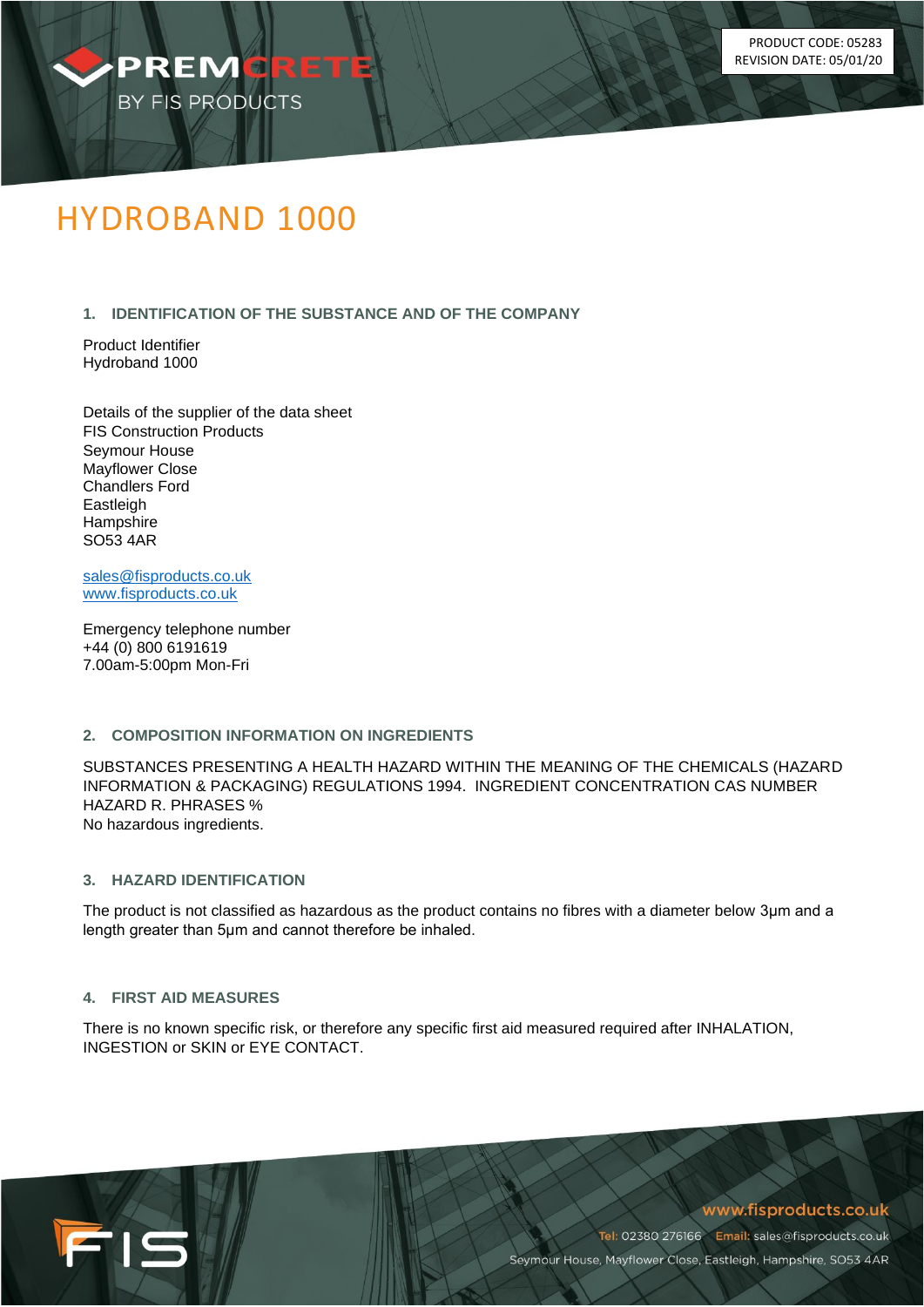

## **5. FIRE-FIGHTING MEASURES**

SUITABLE EXTINGUISHER MEDIA: Use water, foam, CO2. Fight larger fires with water jet or alcohol resistant foam.

SPECIAL PROTECTIVE EQUIPMENT: Air fed breathing apparatus is advised.

# **6. ACCIDENTAL RELEASE MEASURES**

PERSONAL PRECAUTIONS: None unless under medical instruction not to handle such products.

ENVIRONMENTAL PRECAUTIONS: No risk to the environment if used correctly.

CLEANING UP METHODS: Collect unused product for disposal.

# **7. HANDLING AND STORAGE**

HANDLING: No special measures required.

STORAGE: No special requirements.

# **8. EXPOSURE CONTROL AND PROTECTION MEASURES**

RESPIRATORY: No special precautions required. Do not eat, drink or smoke while working.

HAND: No special precautions required.

EYE: No special precautions required.

SKIN: No special precautions required.

ALL PERSONAL PROTECTION EQUIPMENT MUST BE SELECTED TO MEET THE REQUIREMENTS OF THE COSHH REGULATIONS.

# **9. PHYSICAL AND CHEMICAL PROPERTIES**

15

| Appearance | Binding material = fleece - membrane - fleece |
|------------|-----------------------------------------------|
| Odour      | Odourless                                     |

www.fisproducts.co.uk

Tel: 02380 276166 Email: sales@fisproducts.co.uk Seymour House, Mayflower Close, Eastleigh, Hampshire, SO53 4AR